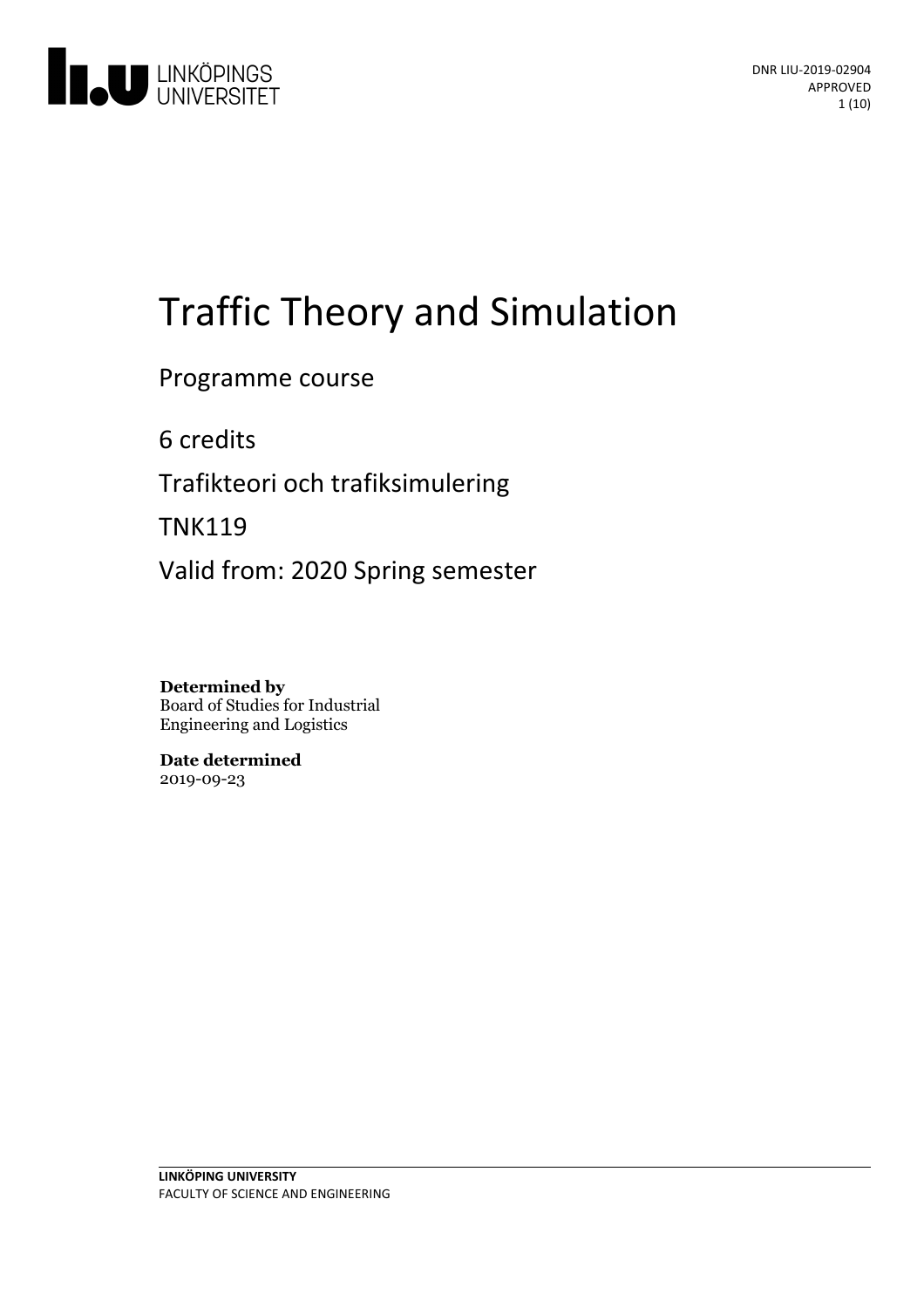# Main field of study

Transportation Systems Engineering

Course level Second cycle

# Advancement level

A1X

# Course offered for

- Master's Programme in Intelligent Transport Systems and Logistics
- Communications, Transport and Infrastructure, M Sc in Engineering

### Entry requirements

Note: Admission requirements for non-programme students usually also include admission requirements for the programme and threshold requirements for progression within the programme, or corresponding.

# Prerequisites

Basic knowledge about statistics and probablity, methodology and theory for discrete simulation, Traffc Infrastructure and Optimization.

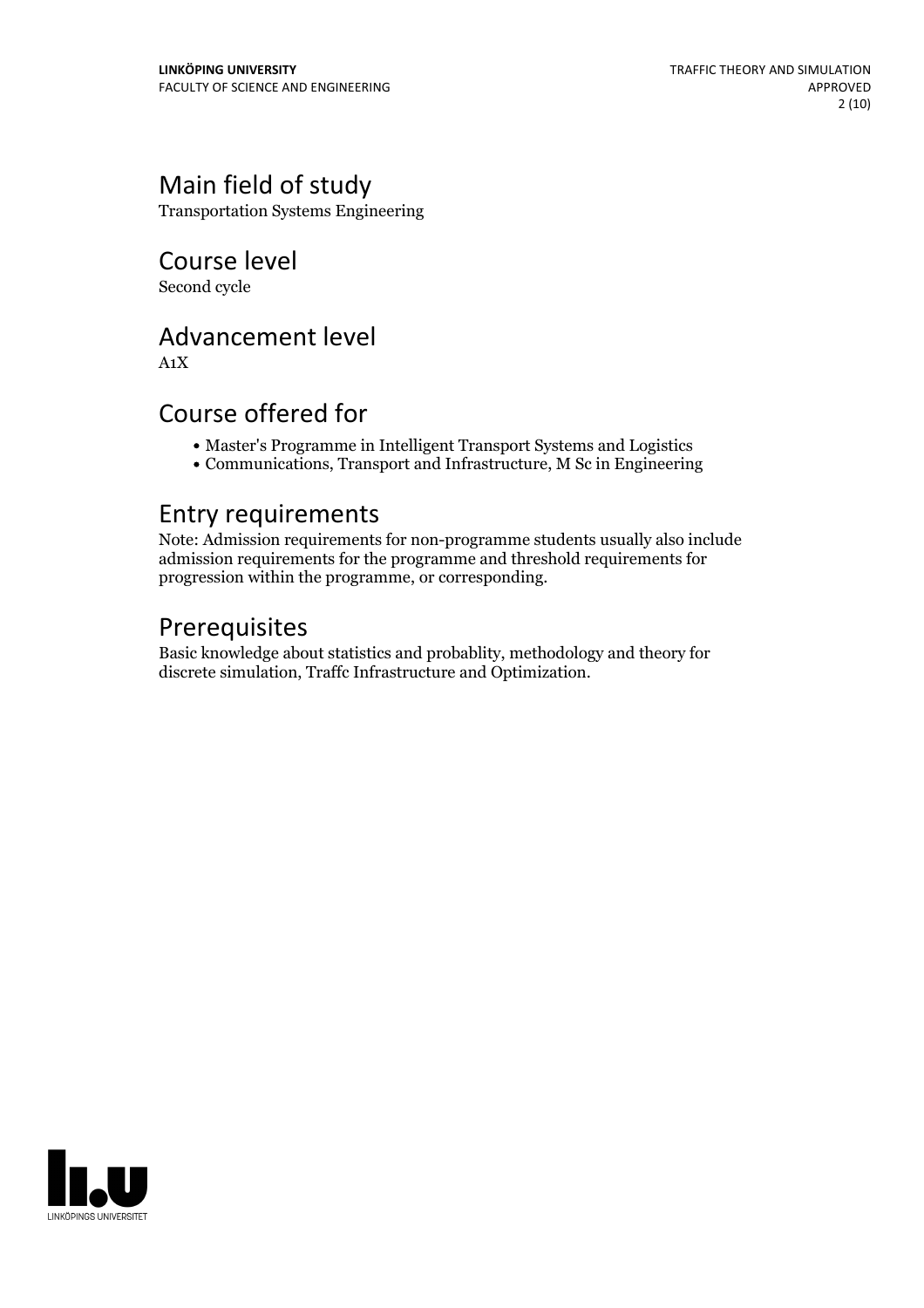# Intended learning outcomes

The purpose of the course is to give fundamental theoretic and practical knowledge about traffic theory and traffic simulation models. It provides an overview of problems, models and applications in the area of traffic flow theory, intersection capacity and traffic simulation. The course gives insights about how traffic models can be used for the analysis of traffic systems with the aim of making the system more efficient, safer and more environmentally friendly. It also gives insights on the principles and theories upon which traffic models are based

and how the models are utilized in different applications. After completion of the course the student will be able to:

- Describe the fundamental traffic flow theories and formulate and analyze basic traffic flow relations
- Describe the basic notation, theory, and models for analysis of capacity and level-of-service at intersections and apply it on real world problems
- Describe and design signal setting strategies for isolated intersections
- Describe the basics for traffic simulation and modelling of traffic systems
- Describe the traffic simulation concepts for car following, lane changing and overtaking
- Analyse input and output data for a simulation model
- Perform basic calibration and validations of a traffic simulation model
- Perform experiments with micro-simulation based traffic simulation tools
- Discuss and analyze the relevance of the course and the course content in relation to the scope of the master program that the student are taking and in relation to a future working career as a traffic engineer

### Course content

- Traffic flow theory
- Capacity models for intersections
- Traffic signals
- Experiments with intersection capacity computations
- Traffic simulation concepts for car following, lane changing and overtaking
- Analysis of input and output data for a simulation model
- Calibration and validation of traffic simulation models
- Experiments with micro-simulation based traffic simulation tools

# Teaching and working methods

The course consists of lectures and computer exercises.

# Examination

| UPG1 Individual Hand-in Assignments | 3 credits U, 3, 4, 5   |  |
|-------------------------------------|------------------------|--|
| LAB1 Computer Exercises             | 3 credits $U, 3, 4, 5$ |  |

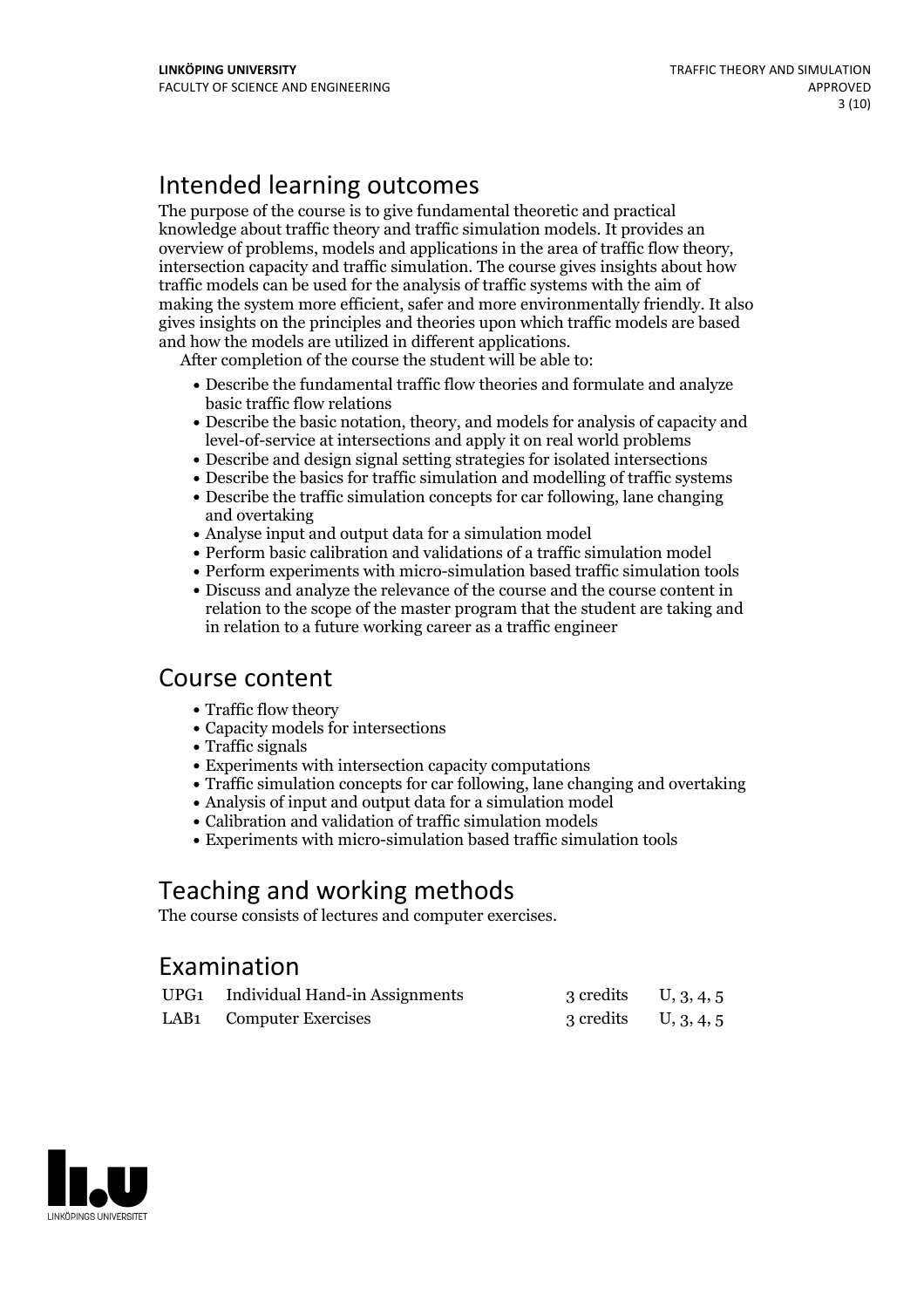### Grades

Four-grade scale, LiU, U, 3, 4, 5

# Other information

#### **About teaching and examination language**

The teaching language is presented in the Overview tab for each course. The examination language relates to the teaching language as follows:

- If teaching language is Swedish, the course as a whole or in large parts, is taught in Swedish. Please note that although teaching language is Swedish, parts of the course could be given in English. Examination language is
- Swedish.<br>• If teaching language is Swedish/English, the course as a whole will be taught in English if students without prior knowledge of the Swedish language participate. Examination language is Swedish or English
- (depending on teaching language).<br>• If teaching language is English, the course as a whole is taught in English.<br>Examination language is English.

#### **Other**

The course is conducted in a manner where both men's and women's

The planning and implementation of a course should correspond to the course syllabus. The course evaluation should therefore be conducted with the course syllabus as a starting point.

### Department

Institutionen för teknik och naturvetenskap

### Director of Studies or equivalent

Erik Bergfeldt

### Examiner

Johan Olstam

# Education components

Preliminary scheduled hours: 36 h Recommended self-study hours: 124 h

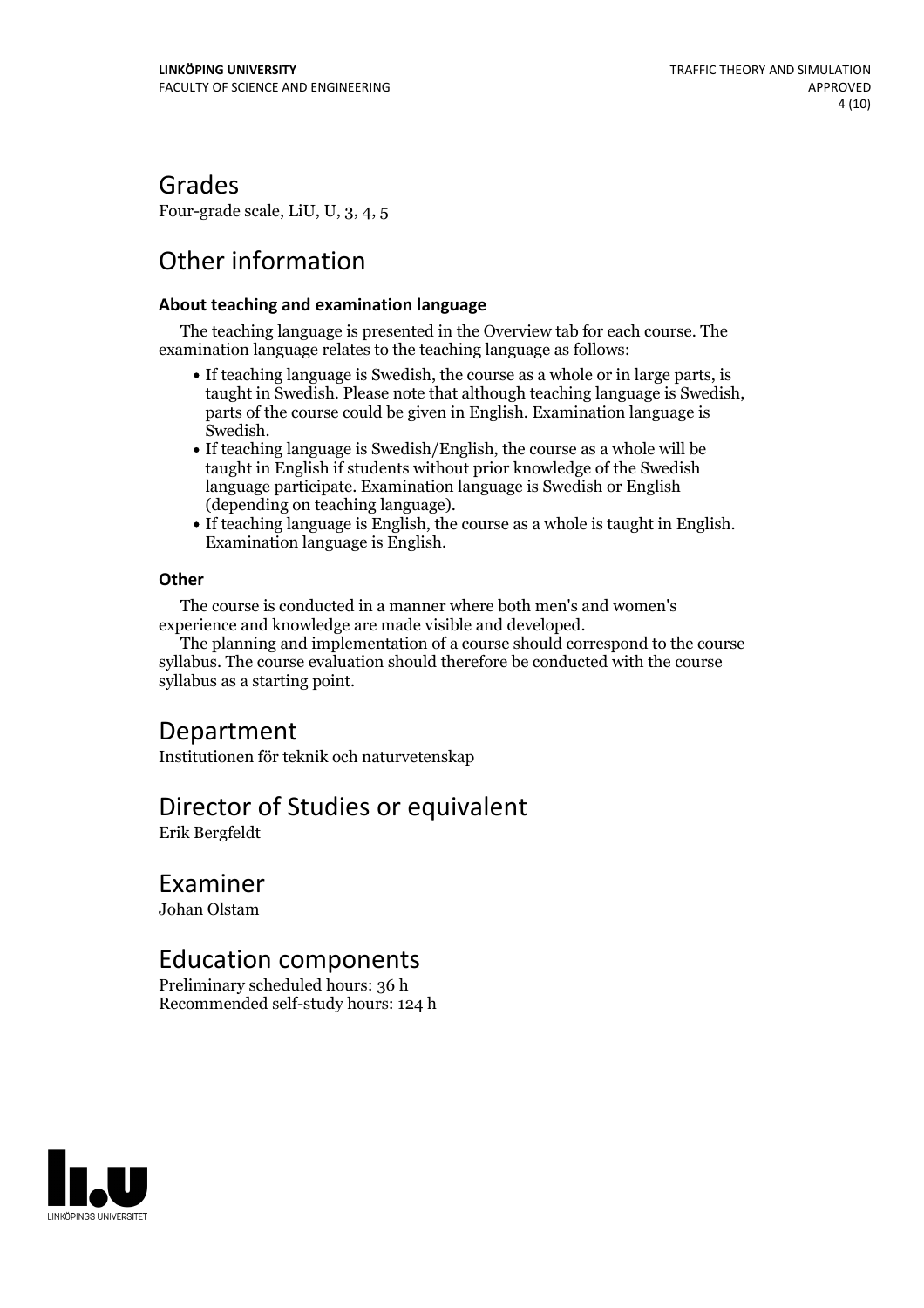# Course literature

#### **Books**

May D., (1990) *Traffic Flow Fundamentals*<br>Parts of the book. Parts of the book. Treiber, Martin, Kesting, Arne, (2013) *Traf ic Flow Dynamics. Data, Models and Simulation* Berlin, Heidelberg : Springer Berlin Heidelberg : Imprint: Springer, 2013. ISBN: 9783642324604, <sup>9783642324598</sup>

#### **Websites**

*Traf ic Analysis Toolbox volume III* [http://ops.fhwa.dot.gov/trafficanalysistools/tat\\_vol3/Vol3\\_Guidelines.pdf](http://ops.fhwa.dot.gov/trafficanalysistools/tat_vol3/Vol3_Guidelines.pdf)

#### **Other**

Additional literature may be added to the list during the course and will then be available from the course homepage or hand-outs.

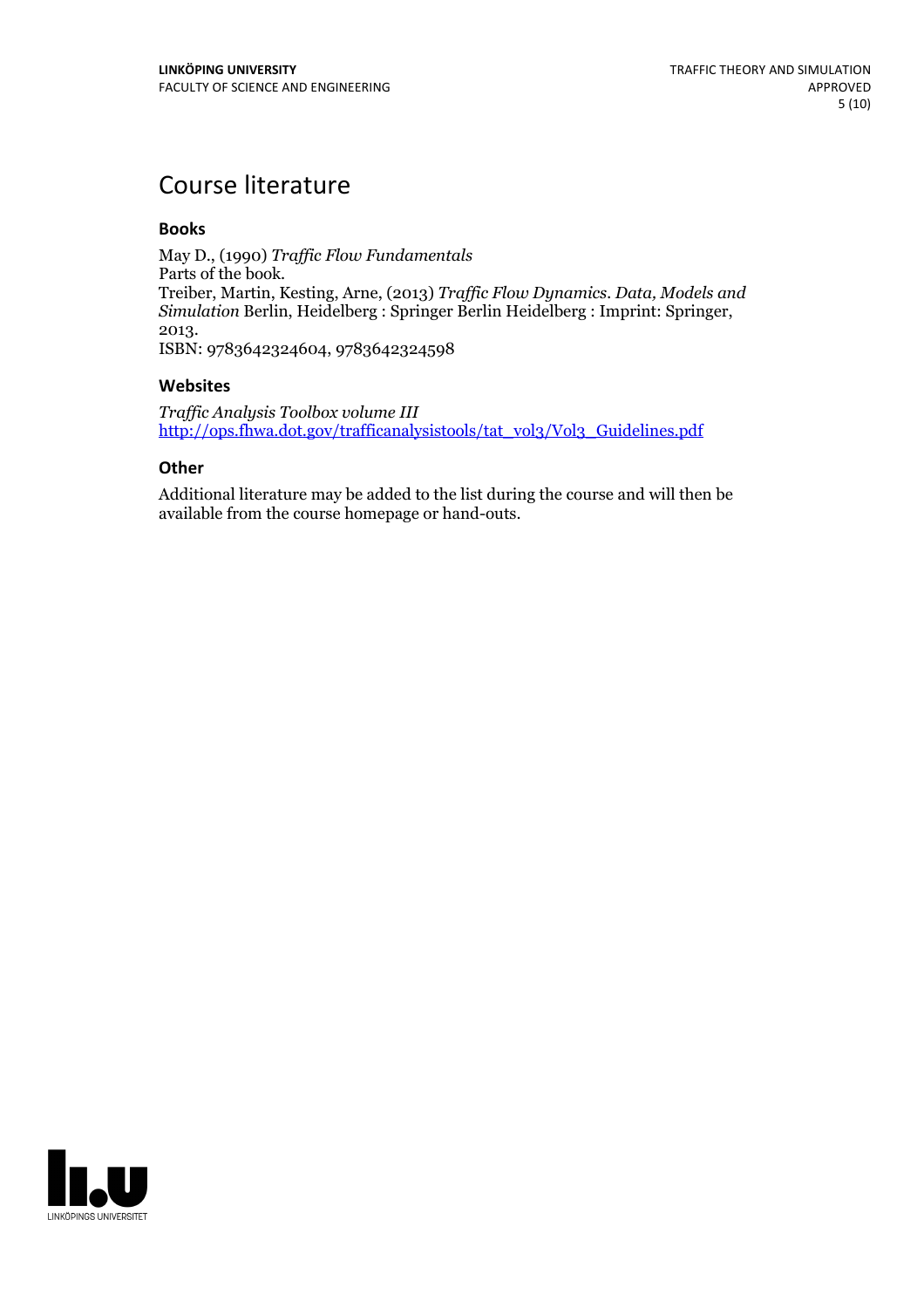# **Common rules**

#### **Course syllabus**

A syllabus must be established for each course. The syllabus specifies the aim and contents of the course, and the prior knowledge that a student must have in order to be able to benefit from the course.

#### **Timetabling**

Courses are timetabled after a decision has been made for this course concerning its assignment to a timetable module.

#### **Interrupting a course**

The vice-chancellor's decision concerning regulations for registration, deregistration and reporting results (Dnr LiU-2015-01241) states that interruptions in study are to be recorded in Ladok. Thus, all students who do not participate in a course for which they have registered must record the interruption, such that the registration on the course can be removed. Deregistration from <sup>a</sup> course is carried outusing <sup>a</sup> web-based form: https://www.lith.liu.se/for-studenter/kurskomplettering?l=en.

#### **Cancelled courses**

Courses with few participants (fewer than 10) may be cancelled or organised in a manner that differs from that stated in the course syllabus. The Dean is to deliberate and decide whether a course is to be cancelled or changed from the course syllabus.

#### **Guidelines relatingto examinations and examiners**

For details, see Guidelines for education and examination for first-cycle and second-cycle education at Linköping University, http://styrdokument.liu.se/Regelsamling/VisaBeslut/917592.

An examiner must be employed as a teacher at LiU according to the LiU Regulations for Appointments

(https://styrdokument.liu.se/Regelsamling/VisaBeslut/622784). For courses in second-cycle, the following teachers can be appointed as examiner: Professor (including Adjunct and Visiting Professor), Associate Professor (including Adjunct), Senior Lecturer (including Adjunct and Visiting Senior Lecturer), Research Fellow, or Postdoc. For courses in first-cycle, Assistant Lecturer (including Adjunct and Visiting Assistant Lecturer) can also be appointed as examiner in addition to those listed for second-cycle courses. In exceptional cases, a Part-time Lecturer can also be appointed as an examiner at both first- and second cycle, see Delegation of authority for the Board of Faculty of Science and Engineering.

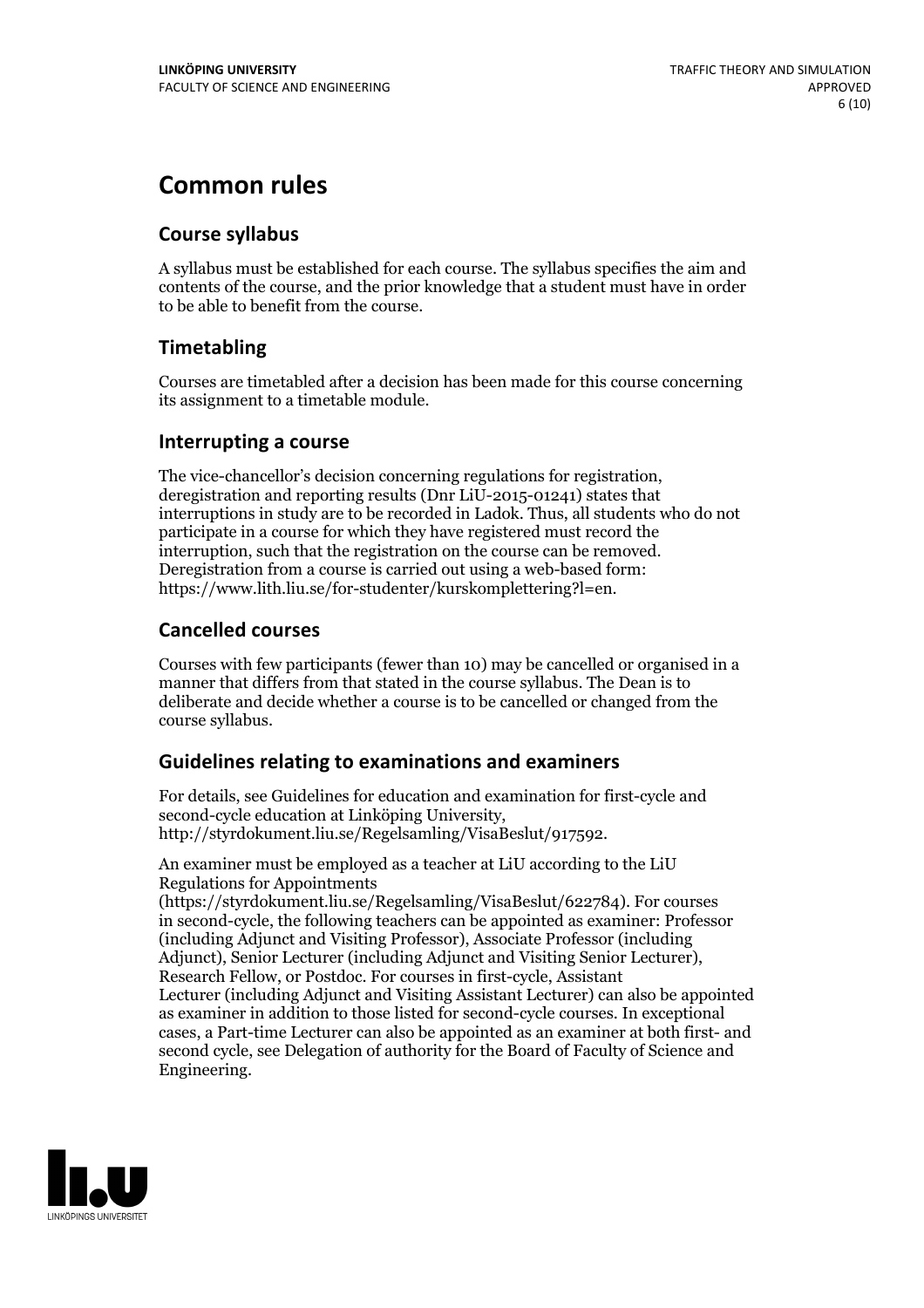#### **Forms of examination**

#### **Examination**

Written and oral examinations are held at least three times a year: once immediately after the end of the course, once in August, and once (usually) in one of the re-examination periods. Examinations held at other times are to follow a decision of the board of studies.

Principles for examination scheduling for courses that follow the study periods:

- courses given in VT1 are examined for the first time in March, with re-examination in June and August
- courses given in VT2 are examined for the first time in May, with re-examination in August and October
- courses given in HT1 are examined for the first time in October, with re-examination in January and August
- courses given in HT2 are examined for the first time in January, with re-examination in March and in August.

The examination schedule is based on the structure of timetable modules, but there may be deviations from this, mainly in the case of courses that are studied and examined for several programmes and in lower grades (i.e. 1 and 2).

Examinations for courses that the board of studies has decided are to be held in alternate years are held three times during the school year in which the course is given according to the principles stated above.

Examinations for courses that are cancelled orrescheduled such that they are not given in one or several years are held three times during the year that immediately follows the course, with examination scheduling that corresponds to the scheduling that was in force before the course was cancelled or rescheduled.

When a course is given for the last time, the regular examination and two re-<br>examinations will be offered. Thereafter, examinations are phased out by offering three examinations during the following academic year at the same times as the examinations in any substitute course. If there is no substitute course, three examinations will be offered during re-examination periods during the following academic year. Other examination times are decided by the board of studies. In all cases above, the examination is also offered one more time during the academic year after the following, unless the board of studies decides otherwise.

If a course is given during several periods of the year (for programmes, or on different occasions for different programmes) the board or boards of studies determine together the scheduling and frequency of re-examination occasions.

#### **Registration for examination**

In order to take an examination, a student must register in advance at the Student Portal during the registration period, which opens 30 days before the date of the examination and closes 10 days before it. Candidates are informed of the location of the examination by email, four days in advance. Students who have not

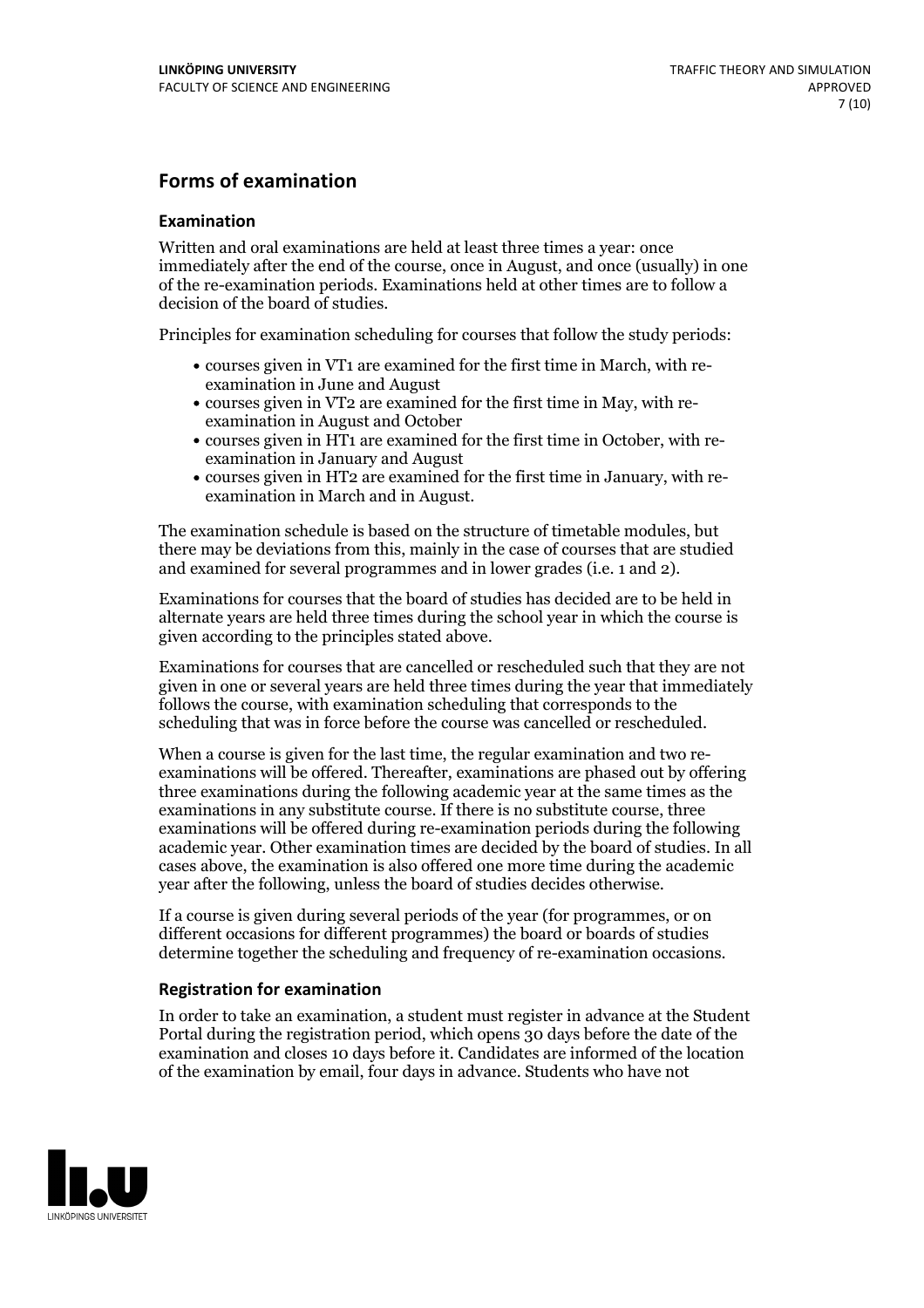registered for an examination run the risk of being refused admittance to the examination, if space is not available.

Symbols used in the examination registration system:

\*\* denotes that the examination is being given for the penultimate time.

\* denotes that the examination is being given for the last time.

#### **Code of conduct for students during examinations**

Details are given in a decision in the university's rule book: http://styrdokument.liu.se/Regelsamling/VisaBeslut/622682.

#### **Retakes for higher grade**

Students at the Institute of Technology at LiU have the right to retake written examinations and computer-based examinations in an attempt to achieve a higher grade. This is valid for all examination components with code "TEN" and "DAT". The same right may not be exercised for other examination components, unless otherwise specified in the course syllabus.

A retake is not possible on courses that are included in an issued degree diploma.

#### **Retakes of other forms of examination**

Regulations concerning retakes of other forms of examination than written examinations and computer-based examinations are given in the LiU guidelines

http://styrdokument.liu.se/Regelsamling/VisaBeslut/917592.

#### **Plagiarism**

For examinations that involve the writing of reports, in cases in which it can be assumed that the student has had access to other sources (such as during project work, writing essays, etc.), the material submitted must be prepared in accordance with principles for acceptable practice when referring to sources (references or quotations for which the source is specified) when the text, images, ideas, data,  $\vec{e}$  etc. of other people are used. It is also to be made clear whether the author has reused his or her own text, images, ideas, data, etc. from previous examinations, such as degree projects, project reports, etc. (this is sometimes known as "self- plagiarism").

A failure to specify such sources may be regarded as attempted deception during examination.

#### **Attempts to cheat**

In the event of <sup>a</sup> suspected attempt by <sup>a</sup> student to cheat during an examination, or when study performance is to be assessed as specified in Chapter <sup>10</sup> of the Higher Education Ordinance, the examiner is to report this to the disciplinary board of the university. Possible consequences for the student are suspension from study and a formal warning. More information is available at https://www.student.liu.se/studenttjanster/lagar-regler-rattigheter?l=en.

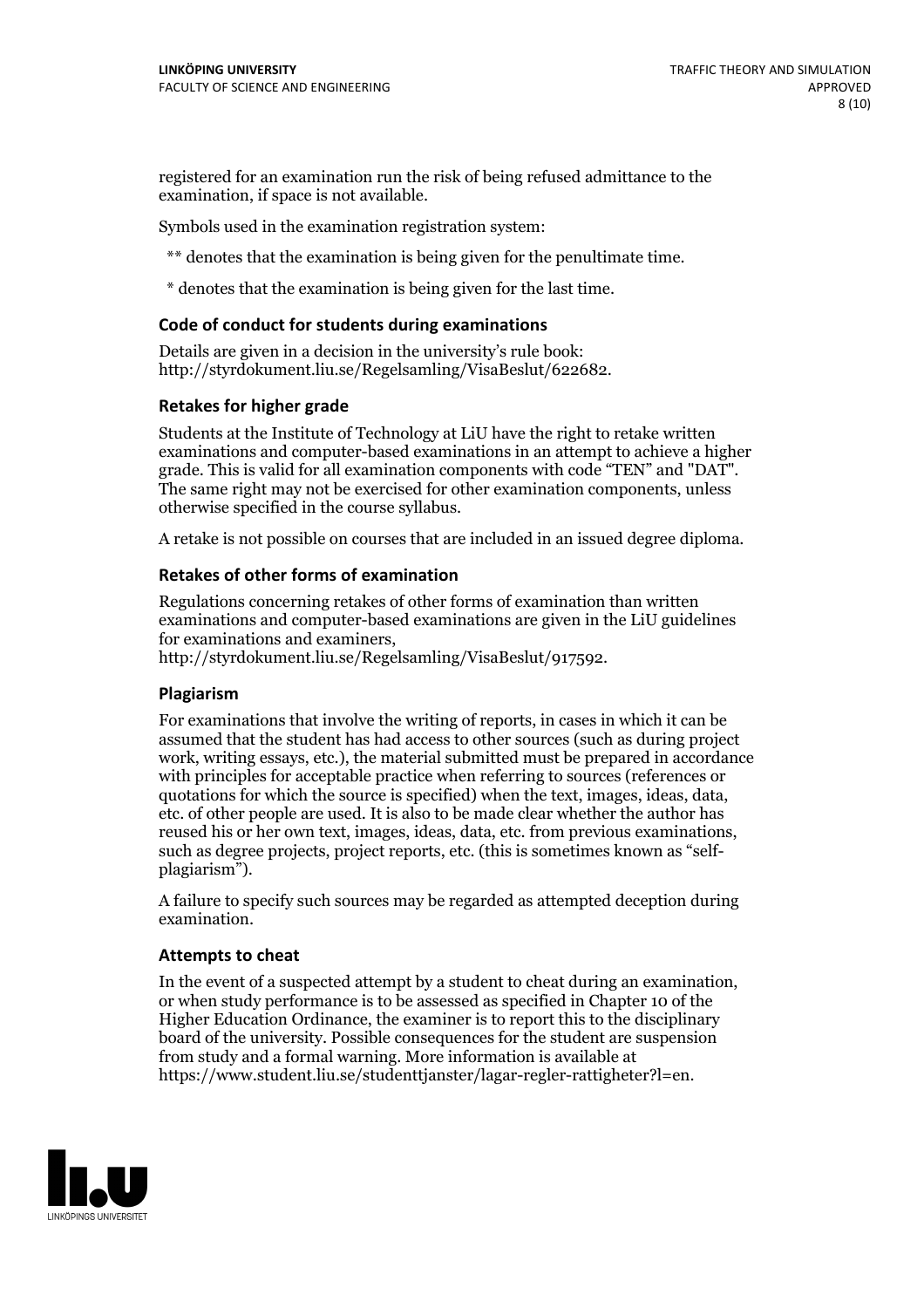#### **Grades**

The grades that are preferably to be used are Fail (U), Pass (3), Pass not without distinction  $(4)$  and Pass with distinction  $(5)$ .

- 1. Grades U, 3, 4, 5 are to be awarded for courses that have written
- examinations. 2. Grades Fail (U) and Pass (G) may be awarded for courses with <sup>a</sup> large degree of practical components such as laboratory work, project work and group work. 3. Grades Fail (U) and Pass (G) are to be used for degree projects and other
- independent work.

#### **Examination components**

- 
- 1. Grades U, 3, 4, <sup>5</sup> are to be awarded for written examinations (TEN). 2. Examination components for which the grades Fail (U) and Pass (G) may be awarded are laboratory work (LAB), project work (PRA), preparatory written examination (KTR), oral examination (MUN), computer-based
- examination (DAT), home assignment (HEM), and assignment (UPG). 3. Students receive grades either Fail (U) or Pass (G) for other examination components in which the examination criteria are satisfied principally through active attendance such as other examination (ANN), tutorial group
- (BAS) or examination item (MOM). 4. Grades Fail (U) and Pass (G) are to be used for the examination components Opposition (OPPO) and Attendance at thesis presentation (AUSK) (i.e. part of the degree project).

For mandatory components, the following applies: If special circumstances prevail, and if it is possible with consideration of the nature of the compulsory component, the examiner may decide to replace the compulsory component with another equivalent component. (In accordance with the LiU Guidelines for education and examination for first-cycle and second-cycle education at Linköping University, http://styrdokument.liu.se/Regelsamling/VisaBeslut/917592).

For written examinations, the following applies: If the LiU coordinator for students with disabilities has granted a student the right to an adapted examination for a written examination in an examination hall, the student has the right to it. If the coordinator has instead recommended for the student an adapted examination or alternative form of examination, the examiner may grant this if the examiner assesses that it is possible, based on consideration of the course objectives. (In accordance with the LiU Guidelines for education and examination for first-cycle and second-cycle education at Linköping University, http://styrdokument.liu.se/Regelsamling/VisaBeslut/917592).

The examination results for a student are reported at the relevant department.

### **Regulations (applyto LiU in its entirety)**

The university is a government agency whose operations are regulated by